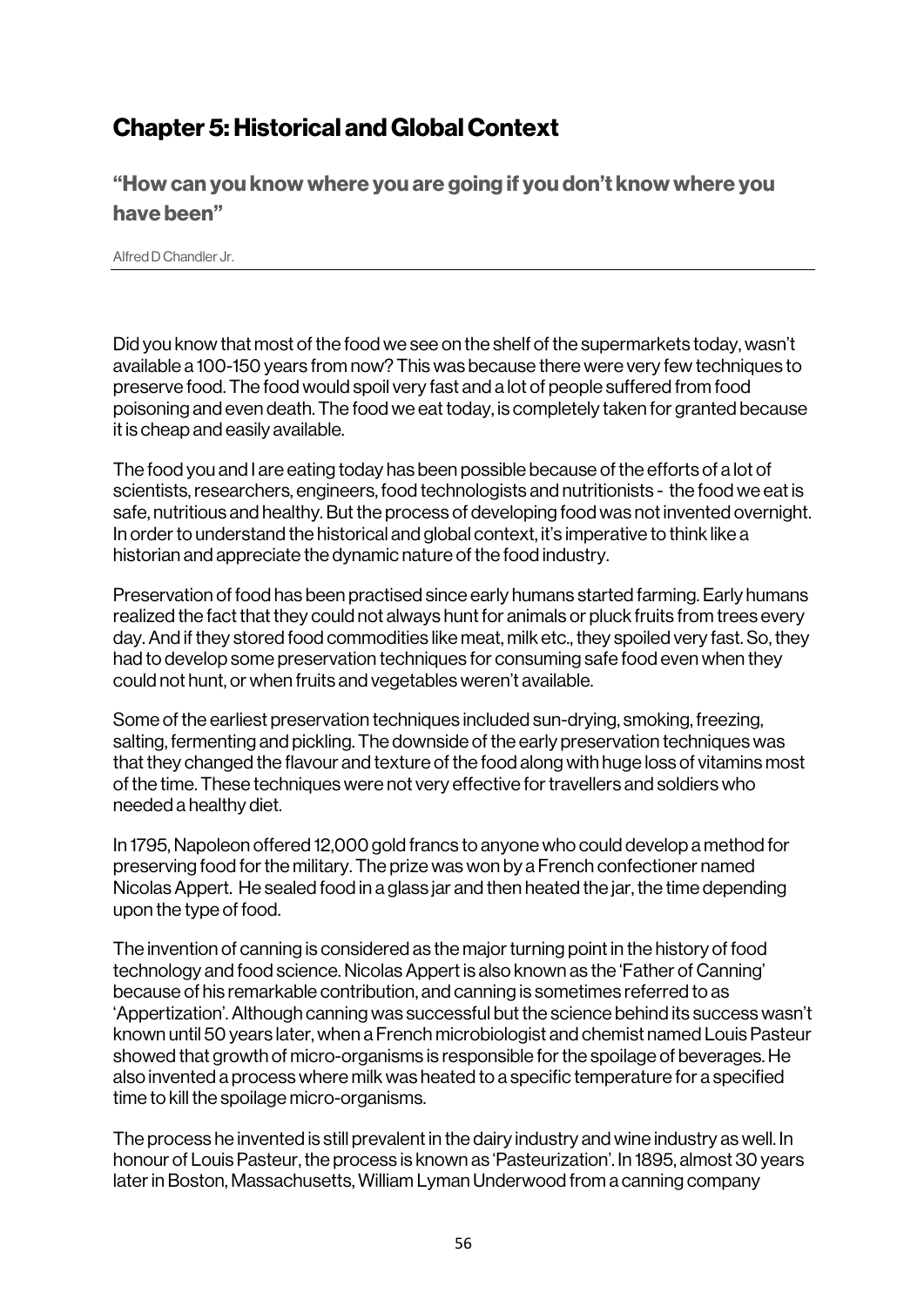worked with Samuel Prescott to develop the research which would further lead to the concept of 'Thermal Death Time'. A lot of people don't consider this event when it comes to the history of food technology, but this was also one of the turning points in history as their research was important to determine the time-temperature combination for a food. That means, for how long a food needs to be cooked and at what temperature.

Since then, a lot of research and discoveries were done but in the 20th century, food safety was still an issue. In 1960, the Pillsbury Company, NASA and the USA army laboratories collaborated to develop safe and healthy food for the astronauts. Eventually, they developed a systematic preventive approach to ensure food safety and that came to be known as 'HACCP' or Hazard Analysis Critical Control Point. HACCP is a preventive tool used in food industry to ensure safety of the food. HACCP is prevalent today in every food industry and food safety is incomplete without the implementation of the HACCP program. Since the development of HACCP, there has been rapid growth in the food technology. Industrialists have adopted newer technologies to process the food in a faster and efficient way.

Figure 1 demonstrates how the demands related to food have transitioned from staple foods to the overall wellbeing of the consumers. In the nineteenth and early part of twentieth century the consumer wanted food to simply satisfy hunger. Wars and famines plagued most parts of the world and there was a lot of food insecurity. As agriculture progressed and economies advanced in the twentieth century, the consumers now food secure, looked for variety in their food. The role of food changed from merely satisfying hunger to providing pleasure. A lot of processed, ready to eat and convenience foods made their way into the market. It was only in the twenty first century that health, wellness and nutrition gained ground as the criteria for food selection. This was also the period when people understood the relation between exponential rise in the incidence of noncommunicable diseases and diet. The future demand for food is projected to be centred on wellbeing.



*Figure 5. 1: Eating to Promote Wellbeing*

Source: Brabeck-Letmathe, 2016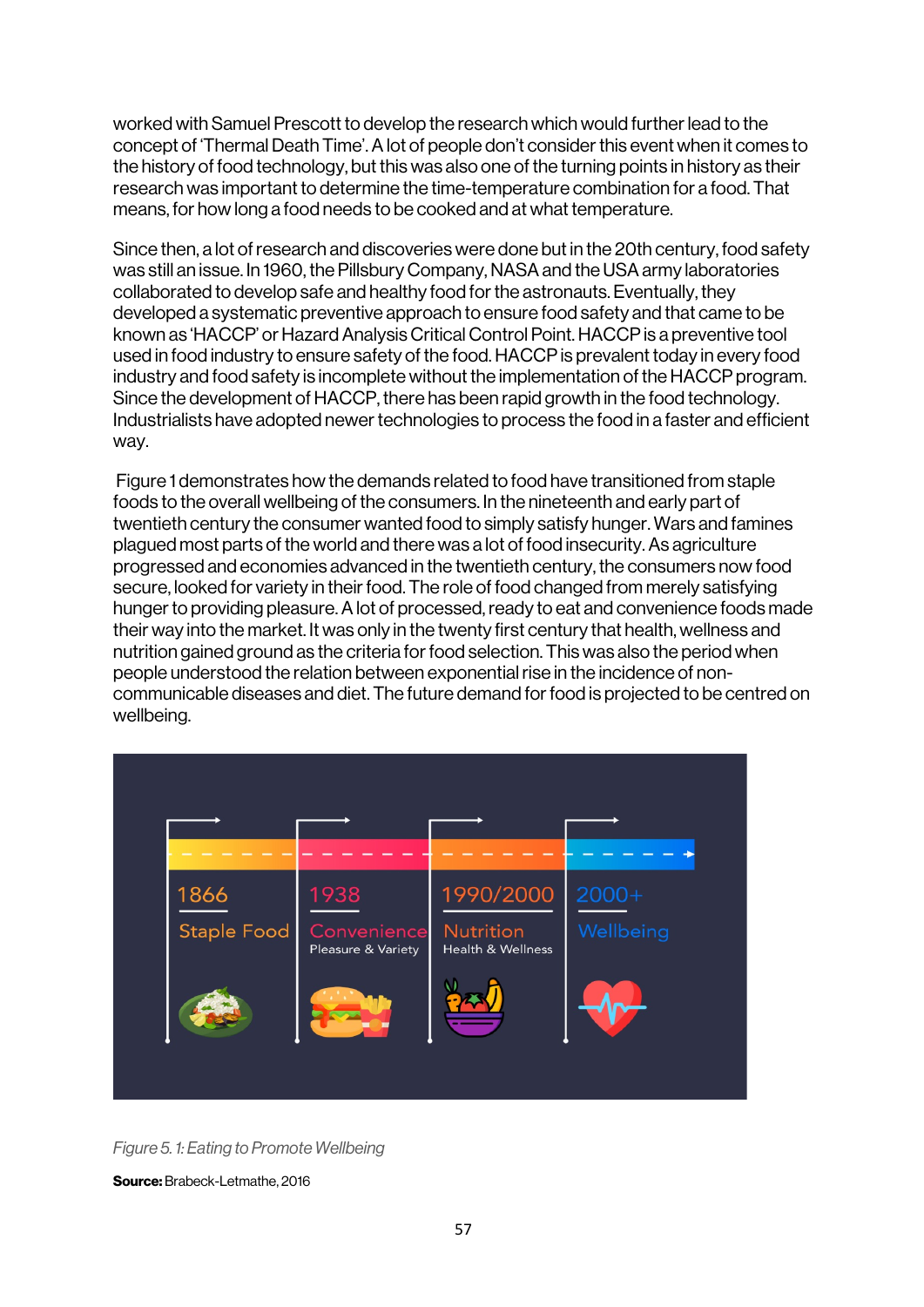During the 1950s, India also underwent a transition in terms of technological advancements. The years from 1951 to 1964 were those of maturity and achievement. A look at landmark developments of the era would paint a picture.

A major achievement was in the field of scientific research and technological education. In 1950, CFTRI (Central Food Technological Research Institute) was set up in Mysore as a constituent laboratory of the Council of Scientific and Industrial Research, New Delhi. By 1964, the two-year M.Sc Food Technology course commenced with the establishment of International Food Technology Training Center (IFTTC).

Additionally, processed food products entered into the Indian market as the food production began shifting from home to the factory. Some of the companies set up in the late nineteenth and early twentieth century, can be considered as the torch bearers for the evolution of the food industry in India. One such example is that of Britannia which was established in 1892 in Kolkata. The first product they made was biscuits mainly for the British families. The company today is a market leader in several product categories. Bikanervala is another such company which was set up in 1905 in a town called Bikaner. It is now a household name for sweets and snacks in India and indeed an international brand. In 1924, another popular household name, MTR Foods was set up as a restaurant. They later diversified their business into convenience foods and instant mixes. In 1925 Keventers, the milkshake brand, was established in India. After a shutdown in 1970, the brand has received an overhaul by young entrepreneurs.

Parle Products, established in 1929, started as a single confectionery brand named 'Orange candy'. It is now a large food company dealing in a number of products like biscuits, cakes, rusks, chocolates, snacks and staples. Kissan was the first brand in vegetable and fruit processing in India which came up in 1934. It is now a market leader in Jams and ketchups. In 1946, the first Dairy Cooperative –Amul was established in India. Amul spurred India's white revolution making the country the world's largest producer of milk and milk products. Several other companies have since come up and contributed to the growth of the food processing and manufacturing sector in the country. The Ministry of Food Processing Industries has mentored entrepreneurs and food businesses to increase production as well as innovate. The scheme of Mega Food Parks provides a mechanism to link agricultural production to the market. They typically consist of supply chain infrastructure including collection centres, primary and central processing centres, cold chain and have provisions for entrepreneurs to set up food processing units.

The Indian Standards Institution (Certification Marks) Act was legitimized in 1952. The scheme was formally launched in 1955-56 and enabled to grant licenses to manufacturers who produced goods in conformity to Indian standards. Around the same time, Fruit Products Order (1955) was promulgated under Section-3 of the Essential Commodities Act. The Prevention of Food Adulteration Act was passed in 1954 as a central legislation to address 'food adulteration'.

Mandatory fortification of hydrogenated vegetable oil (Vanaspati) began in 1953. In the next few years, a community based controlled trial was initiated in Kangra Valley. The study period was approximately 16 years (1956-1972) and observed goitre prevalence amongst 100,000 school aged children. As a result, the National Salt Iodization programme was started in 1962. This was a classic case of research based policy planning culminating into a nationalized programme to address iodine deficiency.